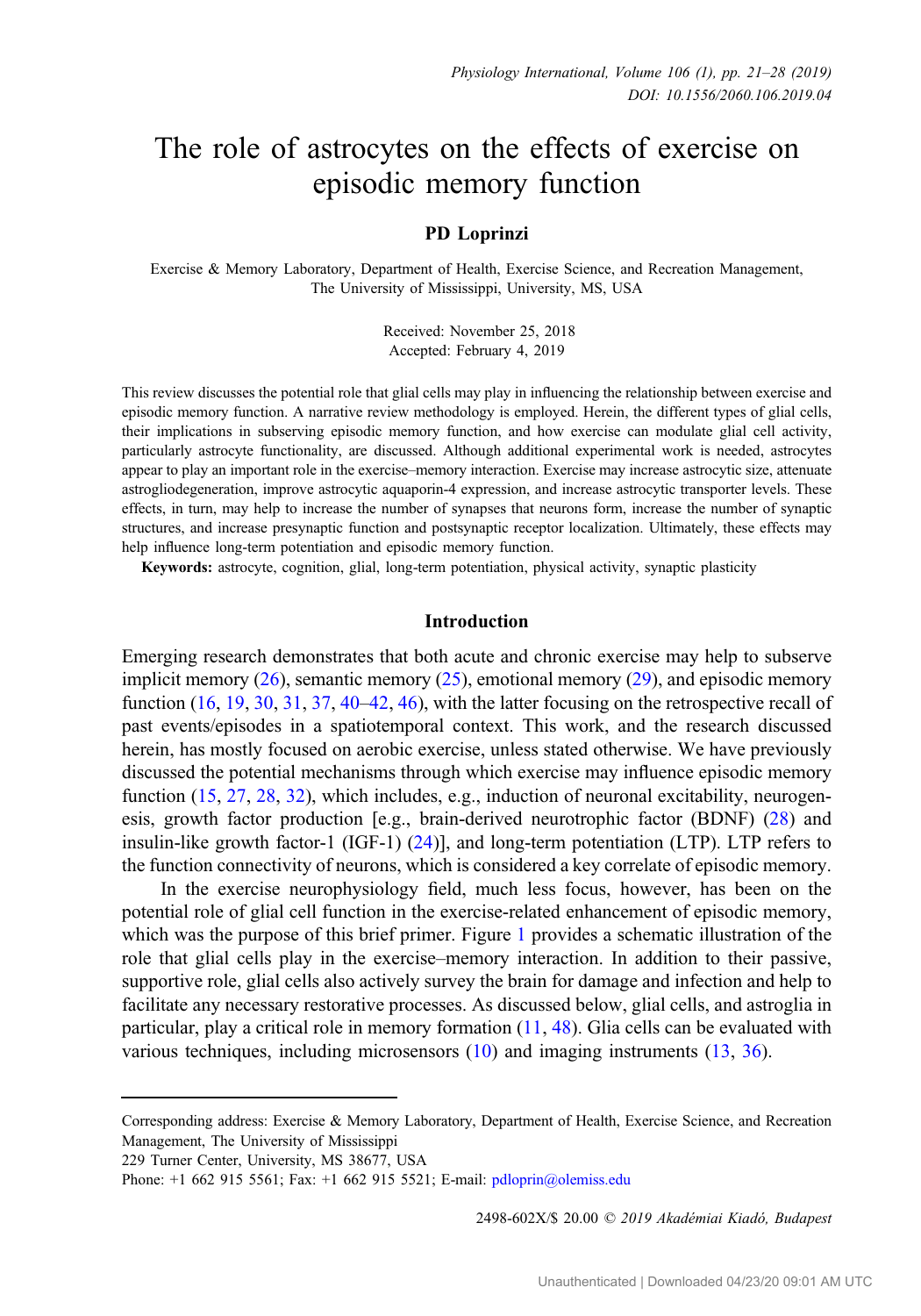<span id="page-1-0"></span>

Fig 1. Schematic illustration of potential mechanisms through which astrocytes may influence the exercise–memory interaction

# Glial Cell Types

Glial cells account for approximately half of the brain's volume, which includes multiple cellular types. Neuroanatomists recognize four broad types of glial cells in the central nervous system (CNS) and four in the peripheral nervous system (PNS) [\(20](#page-6-0)). The four neuroglial cells include astrocytes, oligodendrocytes, neuron-glia antigen 2 (NG2-glia), and microglia ([20\)](#page-6-0). Other gliallike cells of the CNS include tanycytes, which line the third ventricle and play major roles in hypothalamic regulation of body weight and energy balance [\(6\)](#page-5-0). The four glial cells in the PNS include Schwann cells, olfactory ensheathing cells, satellite glia cells, and enteric glia cells.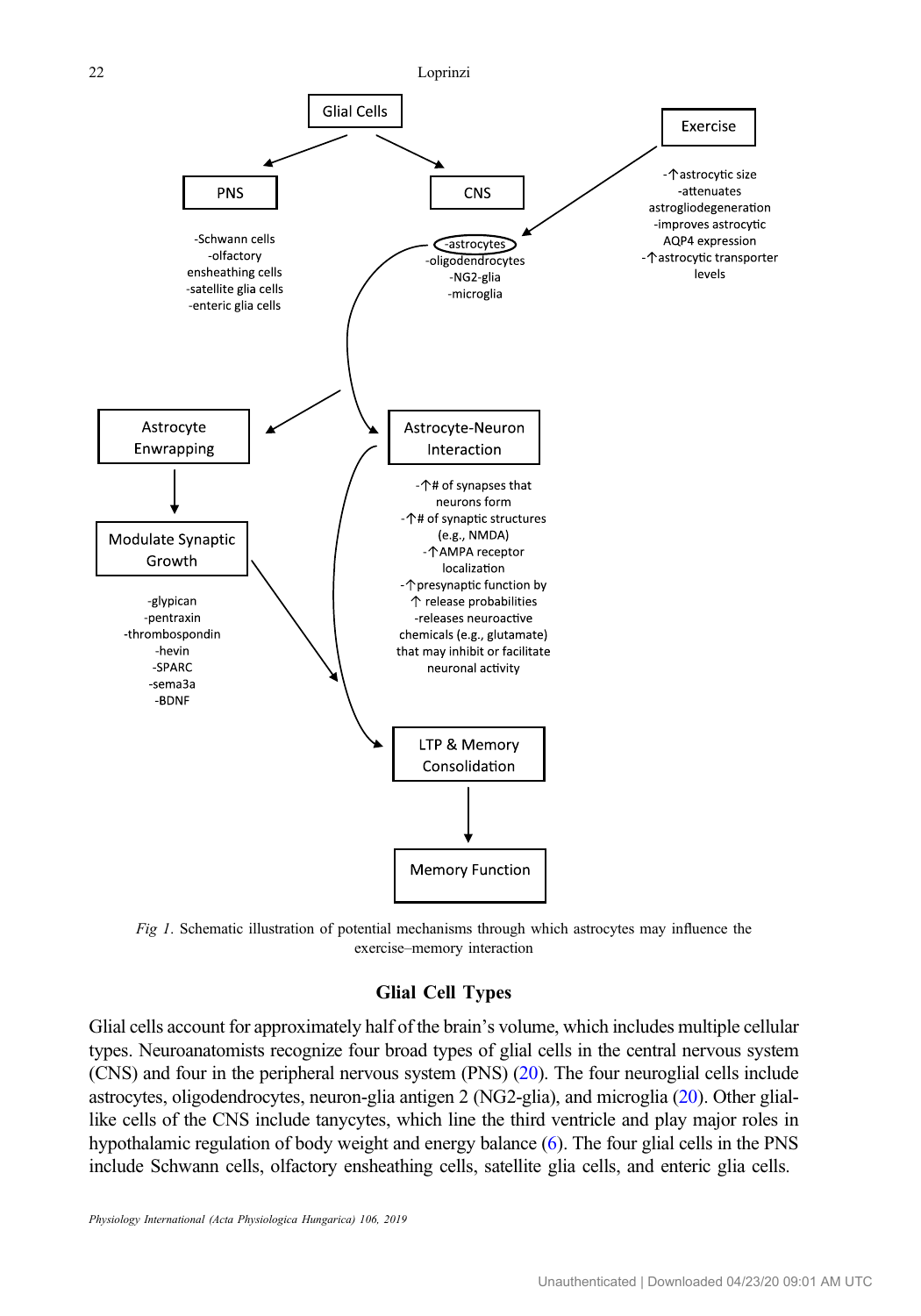# Glial Cell Functions

Each glial cell type plays an important role in the health and function of the nervous system. Briefly, and constituting nearly half the number of brain cells, astrocytes are star-shaped glia and are the focal glial cell of this paper. Astrocytes sense when neurons become active, as the  $K^+$  released from neurons depolarizes the astrocyte. This uptake of excess  $K^+$  may help maintain the efficiency of signaling between neurons, as excess extracellular  $K^+$  may interfere with neuronal signaling. The astrocyte can fulfill a variety of other roles, including regulating the development and permeability of the blood–brain barrier (BBB), contributing to information processing in the CNS, regulating levels of neurotransmitters (e.g., glutamate) in the CNS, removing/disposing old/damaged organelles (e.g., mitochondria), and nourishing surrounding neurons by releasing growth factors. Oligodendrocytes are small cells with relatively few processes. They produce myelin sheaths by tightly winding their membranous processes around the axon in a spiral fashion. Each cell envelops from 1 to 30 axonal segments. These myelin sheaths help facilitate neuronal transmission, increase the speed of the electrical signal, and help prevent the action potential from escaping the neuron. NG2-glia, a signaling protein expressed by some neuroglia, helps facilitate the differentiation and migration of oligodendrocyte precursor cells as well as it helps facilitate the formation of glutamatergic and GABAergic (gamma-amino butyric acid) synapses. Microglia [yolk sacderived cells [\(18](#page-6-0))] are macrophage-like cells that play an important role in the immunological surveillance of the CNS, e.g., by reacting to foreign invaders and engulfing pathogens. Schwann cells are like oligodendrocytes but reside in the PNS. Each cell envelops a single segment of one axon. Similar to oligodendrocytes, Schwann cells, upon myelination, enhance signal conduction. Olfactory ensheathing cells unsheathe unmyelinated primary olfactory axons and facilitate the regeneration of olfactory axons. Satellite glia cells may help facilitate signal processing/transmission of sensory ganglia. Finally, enteric glia cells modulate gastrointestional function. Thus, each of these glial cells plays an important role in the functioning of the nervous system. Astrocytes, in particular, play a critical role in neuronal communication, a necessary step for episodic memory function.

#### Astrocytes on Neuronal Communication

Neuron-to-neuron communication is a critical component subserving episodic memory function. Astrocyte cells can help contribute to the formation of neural networks by inducing synapse formation. For example, astrocytes secrete factors (e.g., thrombospondins) that increase the number of synapses that neurons form. For example, astrocytes increase the number of synaptic structures (e.g., N-methyl-D-aspartate receptors), increase postsynaptic activity by inducing α-amino-3-hydroxy-5-methyl-4-isoxazolepropionic acid receptor localization, and enhance presynaptic function by increasing release probabilities. Indeed, research by Adamsky et al. ([1\)](#page-5-0) shows that stimulation of astrocytes potentiates synaptic transmission and facilitates behavioral performance in memory tasks. Neurotransmitters released from neurons may activate signaling cascades within the astrocyte and in turn, the astrocyte may release neuroactive (gliotransmitters) chemicals (e.g., glutamate) that can either inhibit or facilitate neuronal activity (bidirectional astrocyte-neuron signaling). Critically, however, this gliotransmission process may be a pharmacological phenomenon rather than a physiological process ([14\)](#page-6-0).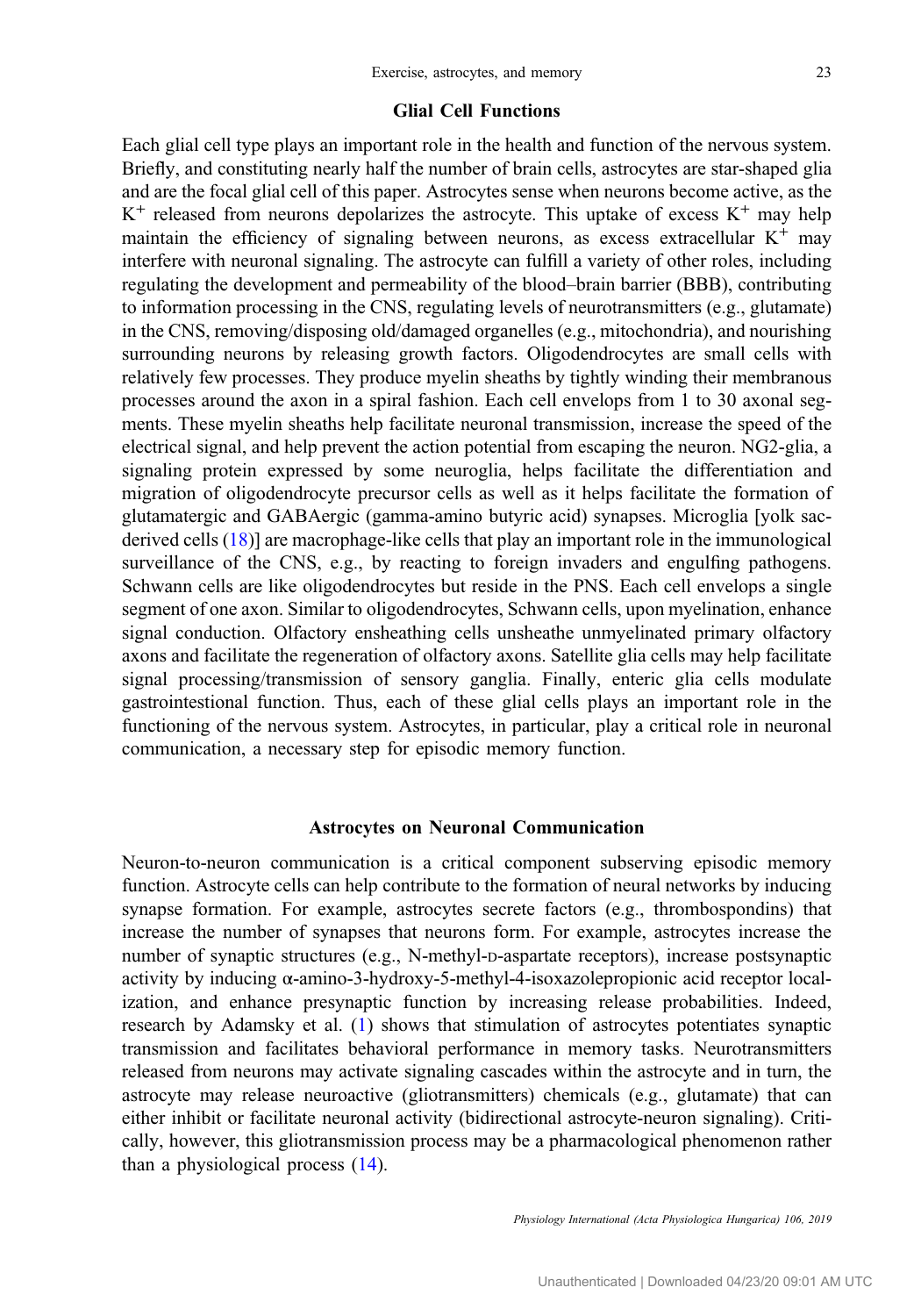Furthermore, synapses do not just consist of pre- and postsynaptic neurons. Glial cells, and in particular, astrocytes, have projections that envelope the synapse, leading to a multipartite synapse. The multipartite synapse includes multiple components, such as the presynaptic terminal, postsynaptic element, perisynaptic process of the astrocyte, neighboring microglial, and the extracellular matrix (a structural element of the BBB that serves as an anchor of the endothelium) [\(45](#page-7-0)). A single human hippocampal astrocyte may associate with approximately two million synapses ([48\)](#page-7-0). Astrocyte enwrapping may play a critical role in memory consolidation by modulating synapse growth during memory consolidation. During memory consolidation of Pavlovian threat conditioning, astrocytic processes have been shown to retract from the synapse to allow for structural synaptic changes (synaptic enlargement) [\(48](#page-7-0)). Thus, in addition to facilitative mechanisms, astrocytes may hinder synaptic remodeling, and in turn, memory formation.

Relatedly, retraction of the astrocytic membrane from the synapse plays a key role in the homeostatic control of the synaptic cleft, including the removal of neurotransmitters (e.g., glutamate) and ions (e.g., potassium) from the extracellular space [\(9\)](#page-5-0). Relatedly, microglia may facilitate synaptic pruning and in turn facilitate synaptic maturation, plasticity, and function. Astrocytes also play an important role from an energetic perspective. Glycogen, which is the only substrate stored in the CNS, is present predominately, if not exclusively, in astrocytic cells. In addition to energy metabolism within the neuron (pyruvate provided to the mitochondria via glycolysis), astrocytes may take up glucose (or pyruvate or lactate from glucose) to facilitate the energy demands of astrocytic and neuronal processes ([48\)](#page-7-0).

Thus, via the formation of the synapse, as well as the potential for the astrocyte cells to modulate the functional connectivity of the neurons, astrocytes may play a key role in the underlying mechanism (LTP) of episodic memory. Astrocytes also play an important role in controlling the movement across the BBB and thus may serve as a gatekeeper in facilitating the role of other key parameters (e.g., IGF-1) in crossing the BBB to ultimately influence hippocampal LTP. For example, astrocytic end feet express specialized molecules, such as aquaporin-4 (AQP4), that regulates BBB ionic concentrations. Astrocytes also facilitate the development and maintenance of the BBB through the release of growth factors, such as vascular endothelial growth factor, glial cell line-derived neurotrophic factor, basic fibroblast growth factor, and angiopoietin-1 [\(35](#page-6-0)).

## Astrocytes, Neurogenesis, and Exercise

In addition to influencing synaptic formation and communication, glial cells may also play an important role in the development of new neurons (i.e., neurogenesis). As noted above, astrocytes provide a supportive environment to neurons, ultimately creating a microenvironment permissive for neurogenesis and potential inhibition of apoptosis. For example, using a purified retinal ganglion cell (RGC) culture, research has shown that RGC neurons grown in the absence of astroglia form few synapses [\(9](#page-5-0)). Specifically, research demonstrates that astrocytes may regulate hippocampal neurogenesis through ephrin-B signaling [\(2](#page-5-0)). In addition, astrocytes also help regulate synaptogenesis by expressing glypican, causing pentraxin release and in turn, stabilizing neurotransmitters on the postsynaptic membrane. Various other astrocyte-expressed molecules help regulate synapse formation, including thrombospondin, hevin, secreted protein acidic and rich in cysteine, sema3a, and BDNF [\(4](#page-5-0)).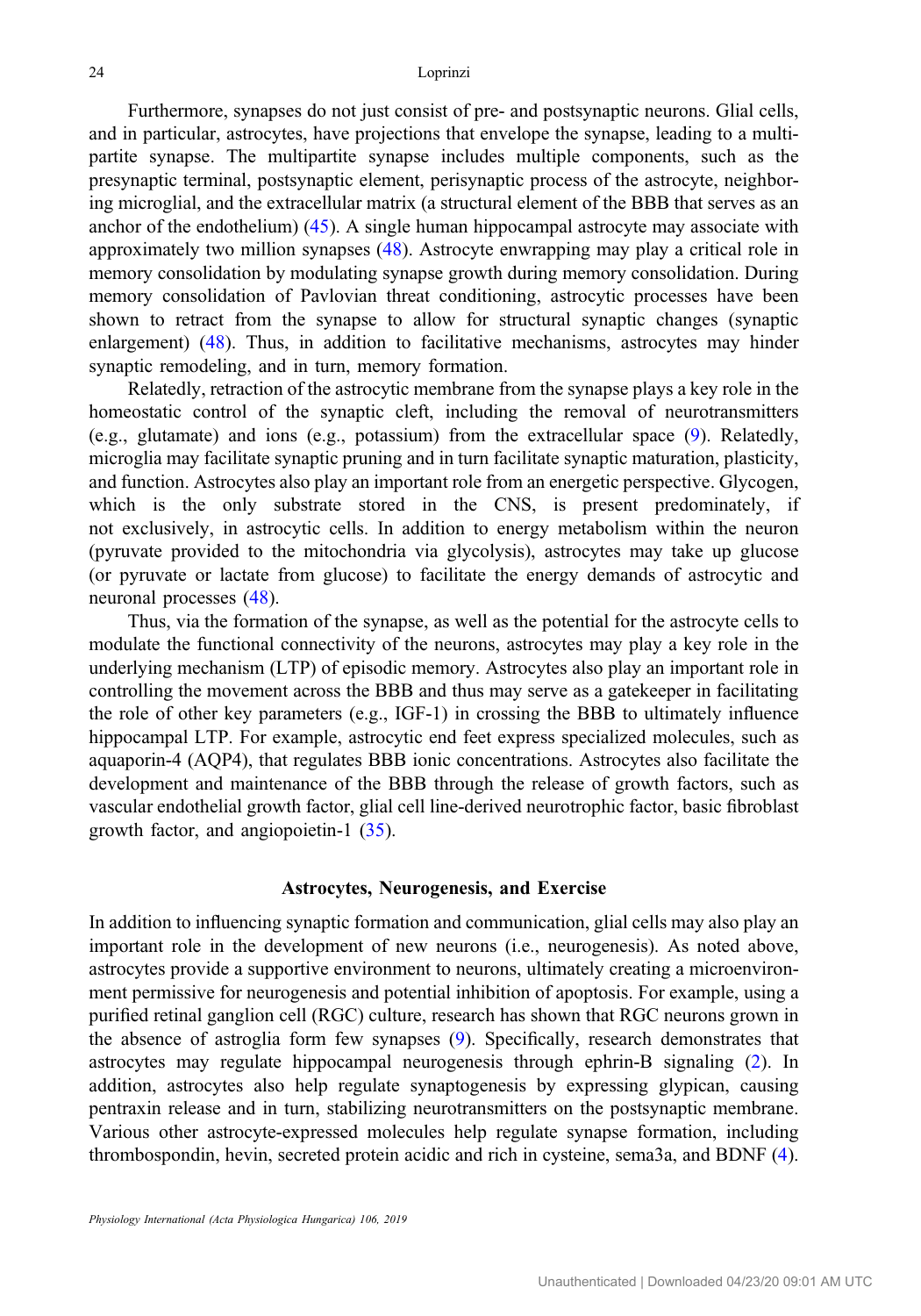Research by Uda et al. [\(44](#page-7-0)) has shown that chronic treadmill running stimulates the proliferation of astrocytes in the subgranular zone of the dentate gyrus, suggesting a cellular basis for mediating both exercise-induced hippocampal neurogenesis and exercise-induced improvements in learning and memory. Induction of neurogenesis, particularly prior to encoding a memory, may help to facilitate memory function via increased neural network capacity and avoidance of interference effects. Exercise-related alterations in astrocytes may, in part, be responsible for the commonly observed neurogenesis effects from exercise [\(34](#page-6-0)). Furthermore, BDNF is an important neurogenic factor that has been hypothesized to help mediate the relationship between exercise and memory and specifically may mediate the effects of exercise on hippocampal neurogenesis [\(28](#page-6-0)). Moreover, BDNF may also help increase astrocyte-specific binding proteins as well as increase the production of myelin basic proteins in oligodendrocytes ([17\)](#page-6-0). Astrocytes, themselves, may also increase the production of BDNF ([38\)](#page-7-0). In addition to BDNF, IGF-1 may play a critical role in episodic memory function and also may be activated via exercise ([24\)](#page-6-0), including resistance exercise. Exerciseinduced activation of IGF-1 may also have astrocyte implications as IGF-1 has been shown to play an important role in protecting neurons against oxidative damage ([3\)](#page-5-0). Research by Lloyd et al. [\(23](#page-6-0)) has shown that aerobic exercise can increase mTOR signaling in astrocytes (resistance exercise has also been shown to increase mTOR signaling), which plays an important role in learning and memory, as well as cell growth, proliferation, and survival.

#### Exercise-Specific Effects on Astrocytes

Relatedly, exercise has been shown to increase the size and complexity of astrocytes [\(39](#page-7-0)). This is a noteworthy finding as glial changes may precede neuronal alterations in the progression of Alzheimer's disease (AD) ([5\)](#page-5-0). Thus, exercise may serve as an appropriate strategy to reverse these effects. For example, in a mouse model of AD, both voluntary running and an enriched environment led to an increase in the surface and volume of glial fibrillary acidic protein (GFAP)-positive profiles [\(39](#page-7-0)). Furthermore, these stimuli also reversed atrophic changes observed in AD-like pathology ([39\)](#page-7-0). Thus, exercise may help to attenuate astrogliodegeneration induced by AD. Similar findings in diabetic rats have been observed in that exercise reversed spatial memory impairment induced by diabetes and increased the density of GFAP-positive astrocytes [\(12](#page-6-0)). Other work in AD models also suggests that voluntary wheel running accelerates glymphatic clearance, improves astrocytic AQP4 expression and polarization, and protects mice against synaptic dysfunction and spatial memory decline [\(21](#page-6-0)). Recent animal work also demonstrates that exercise increases BDNF, hippocampal neurogenesis, and memory in an Alzheimer's model ([8\)](#page-5-0). Exercise may also help to prevent Aβ seeding by activating microglia cells  $(47)$  $(47)$  $(47)$ .

Neurons generate energy (adenosine triphosphate) primarily through oxidative phosphorylation, whereas astrocytes exhibit relatively high levels of glycolysis. Increased oxidation of lactate within the mitochondria may enhance neuronal oxidative phosphorylation and thus astrocyte-produced lactate may be an energetic source for neurons. As an example, this astrocyte-produced lactate can be shuttled to the neuron via the astrocyte–neuron lactate shuttle (ANLS) system, which has been shown to fuel the brain during exhaustive exercise to maintain endurance capacity [\(33](#page-6-0)). This ANLS system may also influence long-term memory formation. Exercise may help to increase levels of astrocytes [\(7](#page-5-0)) as well as the effectiveness of the ANLS by upregulating astrocytic lactate transporter levels [\(43\)](#page-7-0). In addition to its effects on this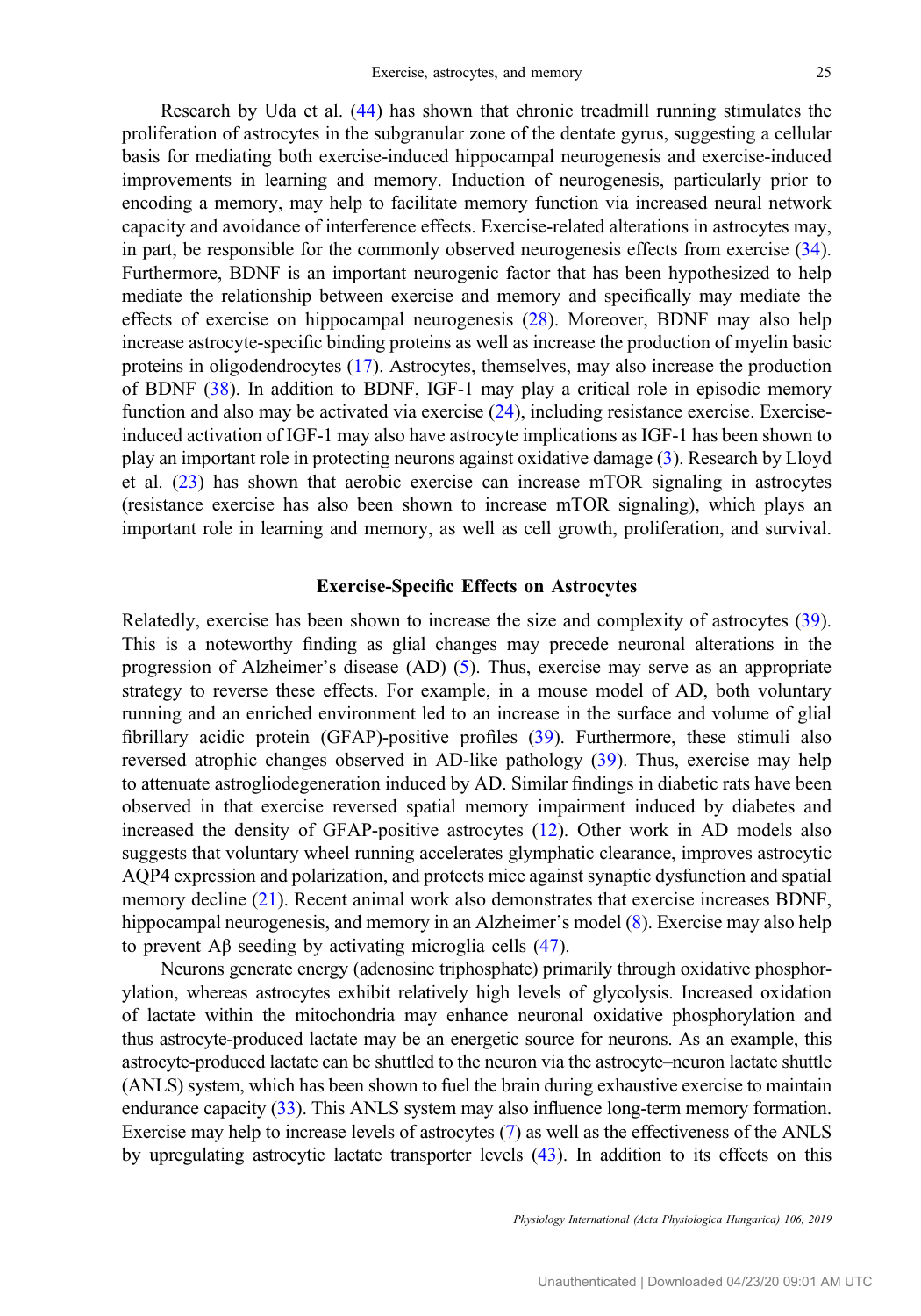<span id="page-5-0"></span>astrocyte shuttle system, exercise may help to attenuate age-associated astrocyte hypertrophy/ reactivity ([22\)](#page-6-0), a characteristic of brain aging.

## Conclusions

In conclusion, this brief primer highlights the role of astrocytes in subserving memory function and the role astrocytes may play in mediating the relationship between exercise and episodic memory function. Although additional experimental work is needed, astrocytes appear to play an important role in the exercise–memory interaction. For example, exercise may increase astrocytic size, attenuate astrogliodegeneration, improve astrocytic AQP4 expression, and increase astrocytic transporter levels. These effects, in turn, may help to increase the number of synapses that neurons form, increase the number of synaptic structures, and increase presynaptic function and postsynaptic receptor localization. Ultimately, these effects may help influence LTP and episodic memory function. Future work should continue to experimentally evaluate the complex interactions between exercise, glial cell function, and other key molecular mediators (e.g., BDNF and IGF-1) of episodic memory function. Such work should also evaluate whether there is an optimal intensity and duration of exercise to elicit these potential beneficial effects.

#### Conflict of interest

There are no conflicts of interest and no funding was used to prepare this manuscript.

# **REFERENCES**

- 1. Adamsky A, Kol A, Kreisel T, Doron A, Ozeri-Engelhard N, Melcer T, Refaeli R, Horn H, Regev L, Groysman M, London M, Goshen I: Astrocytic activation generates de novo neuronal potentiation and memory enhancement. Cell 174, 59–71.e14 (2018)
- 2. Ashton RS, Conway A, Pangarkar C, Bergen J, Lim KI, Shah P, Bissell M, Schaffer DV: Astrocytes regulate adult hippocampal neurogenesis through ephrin-B signaling. Nat. Neurosci. 15, 1399–1406 (2012)
- 3. Ayadi AE, Zigmond MJ, Smith AD: IGF-1 protects dopamine neurons against oxidative stress: association with changes in phosphokinases. Exp. Brain Res. 234, 1863–1873 (2016)
- 4. Baldwin KT, Eroglu C: Molecular mechanisms of astrocyte-induced synaptogenesis. Curr. Opin. Neurobiol. 45, 113–120 (2017)
- 5. Beauquis J, Pavia P, Pomilio C, Vinuesa A, Podlutskaya N, Galvan V, Saravia F: Environmental enrichment prevents astroglial pathological changes in the hippocampus of APP transgenic mice, model of Alzheimer's disease. Exp. Neurol. 239, 28–37 (2013)
- 6. Bolborea M, Dale N: Hypothalamic tanycytes: potential roles in the control of feeding and energy balance. Trends Neurosci. 36, 91–100 (2013)
- 7. Brockett AT, LaMarca EA, Gould E: Physical exercise enhances cognitive flexibility as well as astrocytic and synaptic markers in the medial prefrontal cortex. PLoS One 10, e0124859 (2015)
- 8. Choi SH, Bylykbashi E, Chatila ZK, Lee SW, Pulli B, Clemenson GD, Kim E, Rompala A, Oram MK, Asselin C, Aronson J, Zhang C, Miller SJ, Lesinski A, Chen JW, Kim DY, van Praag H, Spiegelman BM, Gage FH, Tanzi RE: Combined adult neurogenesis and BDNF mimic exercise effects on cognition in an Alzheimer's mouse model. Science 361, eaan8821 (2018)
- 9. Chung WS, Allen NJ, Eroglu C: Astrocytes control synapse formation, function, and elimination. Cold Spring Harb. Perspect. Biol. 7, a020370 (2015)
- 10. Corbin EA, Millet LJ, Keller KR, King WP, Bashir R: Measuring physical properties of neuronal and glial cells with resonant microsensors. Anal. Chem. 86, 4864–4872 (2014)
- 11. Covelo A, Araque A: Stimulating astrocytes to remember. Cell 174, 12–13 (2018)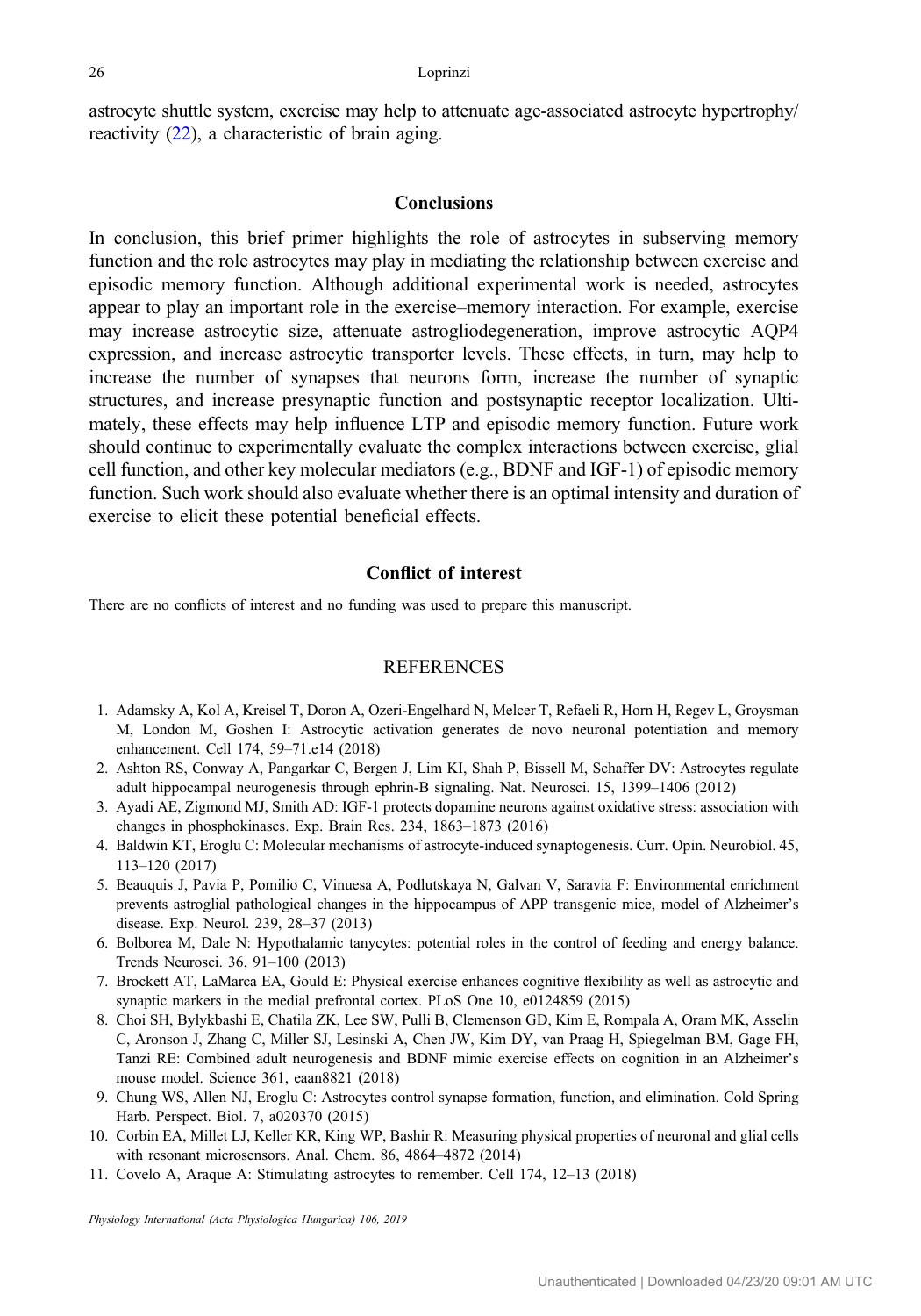- <span id="page-6-0"></span>12. de Senna PN, Bagatini PB, Galland F, Bobermin L, do Nascimento PS, Nardin P, Tramontina AC, Goncalves CA, Achaval M, Xavier LL: Physical exercise reverses spatial memory deficit and induces hippocampal astrocyte plasticity in diabetic rats. Brain Res. 1655, 242–251 (2017)
- 13. Escartin C, Murai KK: Imaging and monitoring astrocytes in health and disease. Front. Cell. Neurosci. 8, 74 (2014)
- 14. Fiacco TA, McCarthy KD: Multiple lines of evidence indicate that gliotransmission does not occur under physiological conditions. J. Neurosci. 38, 3–13 (2018)
- 15. Frith E, Loprinzi PD: Physical activity and individual cognitive function parameters: unique exercise-induced mechanisms. JCBPR 7, 92–106 (2018)
- 16. Frith E, Sng E, Loprinzi PD: Randomized controlled trial evaluating the temporal effects of high-intensity exercise on learning, short-term and long-term memory, and prospective memory. Eur. J. Neurosci. 46, 2557–2564 (2017)
- 17. Fulmer CG, VonDran MW, Stillman AA, Huang Y, Hempstead BL, Dreyfus CF: Astrocyte-derived BDNF supports myelin protein synthesis after cuprizone-induced demyelination. J. Neurosci. 34, 8186–8196 (2014)
- 18. Ginhoux F, Greter M, Leboeuf M, Nandi S, See P, Gokhan S, Mehler MF, Conway SJ, Ng LG, Stanley ER, Samokhvalov IM, Merad M: Fate mapping analysis reveals that adult microglia derive from primitive macrophages. Science 330, 841–845 (2010)
- 19. Green D, Loprinzi PD: Experimental effects of acute exercise on prospective memory and false memory. Psychol. Rep. 33294118782466 (2018) [Epub ahead of print]
- 20. Greener M: Don't underestimate glial cells. Prog. Neurol. Psychiatry 19, 5–8 (2015)
- 21. He XF, Liu DX, Zhang Q, Liang FY, Dai GY, Zeng JS, Pei Z, Xu GQ, Lan Y: Voluntary exercise promotes glymphatic clearance of amyloid beta and reduces the activation of astrocytes and microglia in aged mice. Front. Mol. Neurosci. 10, 144 (2017)
- 22. Latimer CS, Searcy JL, Bridges MT, Brewer LD, Popovic J, Blalock EM, Landfield PW, Thibault O, Porter NM: Reversal of glial and neurovascular markers of unhealthy brain aging by exercise in middle-aged female mice. PLoS One 6, e26812 (2011)
- 23. Lloyd BA, Hake HS, Ishiwata T, Farmer CE, Loetz EC, Fleshner M, Bland ST, Greenwood BN: Exercise increases mTOR signaling in brain regions involved in cognition and emotional behavior. Behav. Brain Res. 323, 56–67 (2017)
- 24. Loprinzi PD: IGF-1 in exercise-induced enhancement of episodic memory. Acta Physiol. (Oxf). e13154 (2018)
- 25. Loprinzi PD, Edwards MK: Exercise and cognitive-related semantic memory function. JCBPR 7, 51–52 (2018)
- 26. Loprinzi PD, Edwards MK: Exercise and implicit memory: a brief systematic review. Psychol. Rep. 121, 1072–1085 (2017)
- 27. Loprinzi PD, Edwards MK, Frith E: Potential avenues for exercise to activate episodic memory-related pathways: a narrative review. Eur. J. Neurosci. 46, 2067–2077 (2017)
- 28. Loprinzi PD, Frith E: A brief primer on the mediational role of BDNF in the exercise-memory link. Clin. Physiol. Funct. Imaging, 39(1), 9–14 (2018)
- 29. Loprinzi PD, Frith E, Edwards MK: Exercise and emotional memory: a systematic review. J. Cogn. Enhanc. 1–10 (2018)
- 30. Loprinzi PD, Frith E, Edwards MK: Resistance exercise and episodic memory function: a systematic review. Clin. Physiol. Funct. Imaging, 38(6), 923–929 (2018)
- 31. Loprinzi PD, Frith E, Edwards MK, Sng E, Ashpole N: The effects of exercise on memory function among young to middle-aged adults: systematic review and recommendations for future research. Am. J. Health Promot. 32, 691–704 (2017)
- 32. Loprinzi PD, Ponce P, Frith E: Hypothesized mechanisms through which acute exercise influences episodic memory. Physiol. Int. 105, 1–13 (2018)
- 33. Matsui T, Omuro H, Liu YF, Soya M, Shima T, McEwen BS, Soya H: Astrocytic glycogen-derived lactate fuels the brain during exhaustive exercise to maintain endurance capacity. Proc. Natl. Acad. Sci. U. S. A. 114, 6358–6363 (2017)
- 34. Moreno-Collazos JM, Orti ES: The effect of physical exercise on neurogenesis factor production in glial cells. Curr. Pharm. Des. 24, 46–55 (2018)
- 35. Nagelhus EA, Amiry-Moghaddam M, Bergersen LH, Bjaalie JG, Eriksson J, Gundersen V, Leergaard TB, Morth JP, Storm-Mathisen J, Torp R, Walhovd KB, Tonjum T: The glia doctrine: addressing the role of glial cells in healthy brain ageing. Mech. Ageing Dev. 134, 449–459 (2013)
- 36. O'Brien ER, Howarth C, Sibson NR: The role of astrocytes in CNS tumors: pre-clinical models and novel imaging approaches. Front. Cell. Neurosci. 7, 40 (2013)

Physiology International (Acta Physiologica Hungarica) 106, 2019